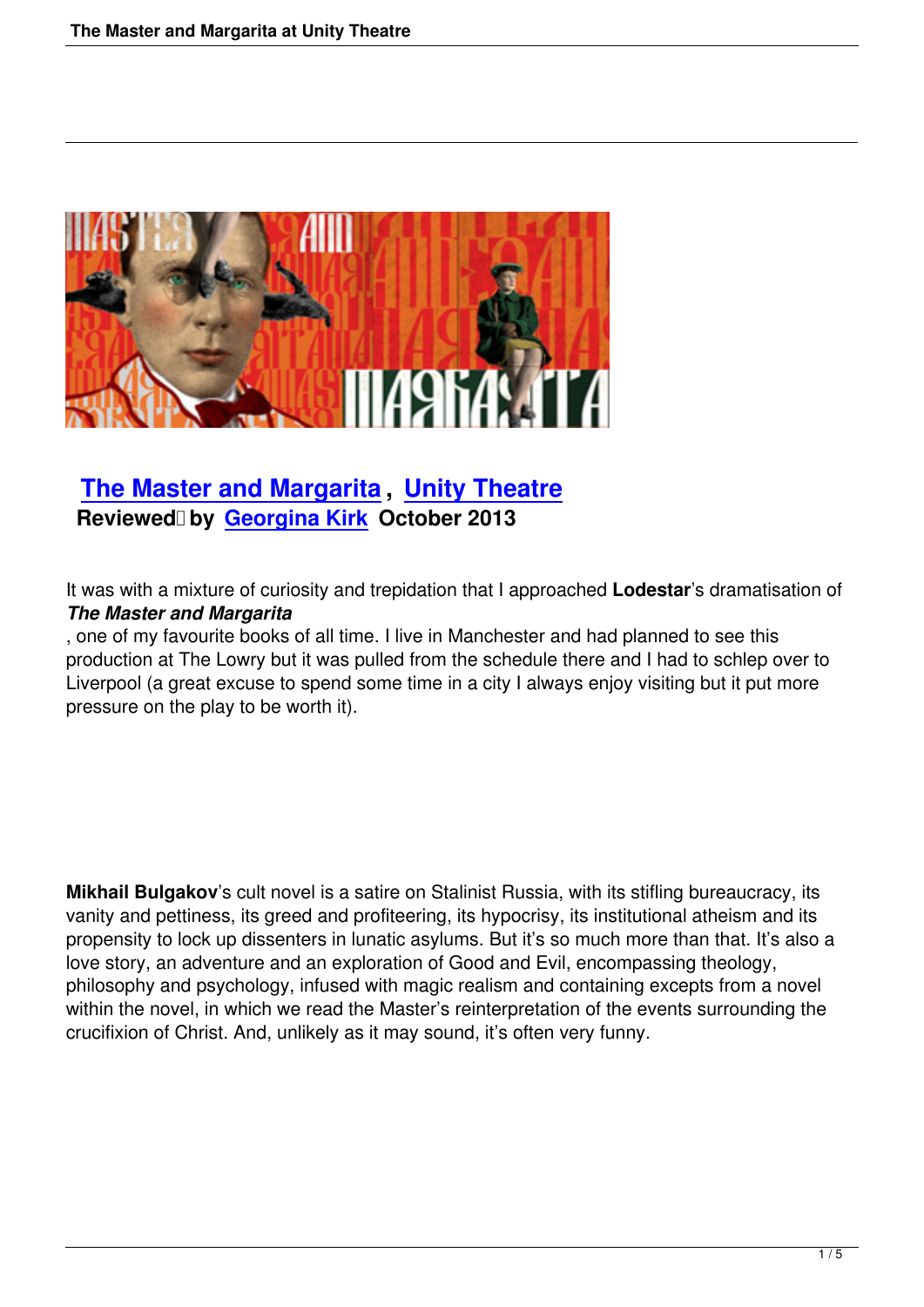I was intrigued, therefore, to discover how all this could possibly be conveyed on stage. I was apprehensive about the potentially yawning gap between the adapter's vision and my own and I was further concerned by the blurb's promise of "video, puppetry, magic, animation and performance", which signalled to me the triumph of form over substance.

Well, I needn't have worried. From the very first moment, when actor and director **Max Rubin** stepped out of the wings, I recognised him immediately as

## *Professor Woland*

and knew the book I've loved for over two decades was in safe hands. This excellent man was responsible for adapting the novel for the theatre and bringing to life the essence of Bulgakov's masterpiece in a most imaginative and creative way. The phantasmagorical nature of the text found itself projected (literally) on to the walls of the blank-slate set, allowing instant scene changes and interaction with characters not physically on stage.

Professor Woland is, in fact, the Devil. He and his bizarre entourage arrive in Moscow and proceed to cut a swathe through the corruption and duplicity endemic in that society. Of all the novel's characters who didn't make the theatrical cut, I missed Azazello, the fanged henchman. His activities are assigned to the remaining members of Satan's retinue, Koroviev and Behemoth, and the story works just as well; the adapter was right, there is neither space nor need to lift every individual from the page. Koroviev, the jovial, check-clad German assistant to the Prince of Darkness, is marvelously portrayed in this production by **Simon Hedger**, who brings verve and spark to both this part and his other main one as the doctor at the psychiatric institution.

#### *Behemoth*

.

is a giant cat, a role carried off remarkably effectively by **Hannah Gover**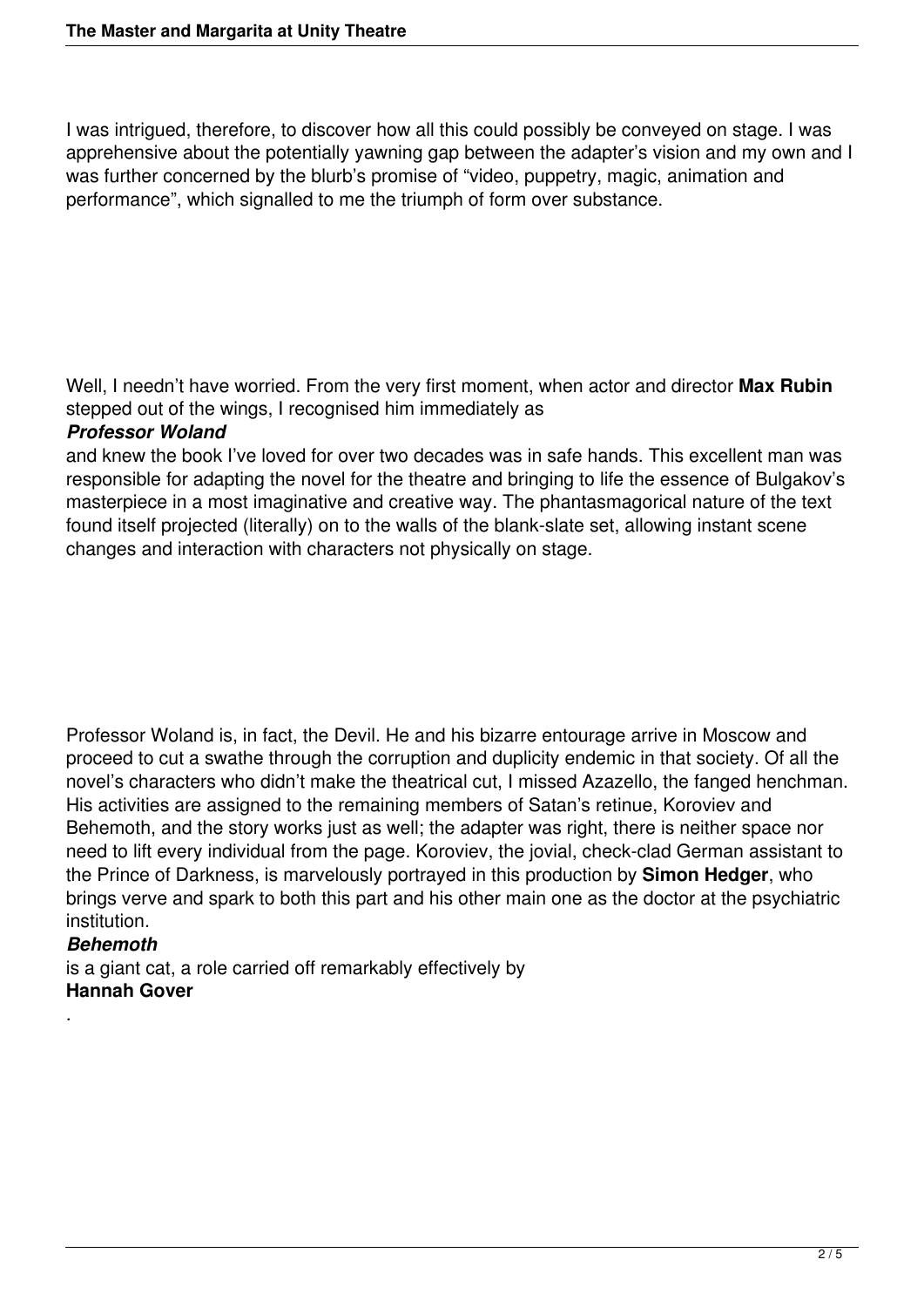A tomcat played by a female actor is one thing, men being played by women is another. The eight-strong cast of the Lodestar Theatre Company was struggling to cover the plethora of male characters and decided to dress women as men as necessary and brazen it out. In most plays this would be a disaster but in the distorted, magical world of *The Master and Margarita*, rather than undermining credibility it serves to accentuate the weirdness.

With everyone playing a variety of parts, the scene changing often and radically, and some challenging semi-illusions being thrown in, the cast and stage-hands are to be commended at the very least for the feat of logistics they manage so smoothly, with elaborate costumes and props always in position at the proper time. Original music, composed by **David Ben Shannon**, complements the action perfectly. This production is slick, thoroughly rehearsed, beautifully thought-out and stage-managed.

Max Rubin as Woland has the power and presence one would expect of the Devil and the strand of the narrative that revolves around him is the aspect of the play that works best. **Olivia Meguer**

gives a strong performance as Margarita but the force of the love between her and the Master didn't quite reach me. Ironically, despite being based on Bulgakov himself, the Master is a nebulous part, difficult for the actor to imbue with much colour.

# **Joseph England**

did an adequate job but, for me, where he excelled was as

## *Caiaphas*

, almost a cameo and yet made memorable by the human complexity he emanated.

Casting decisions were no doubt based on practical concerns rather than anything more lyrical, but I found it fitting that **Jack Quarton**, who played the poet *Ivan Bezdomny*, also played *Matth ew the Levite*

. Both characters are instrumental in tying together strands of the story and serve a kind of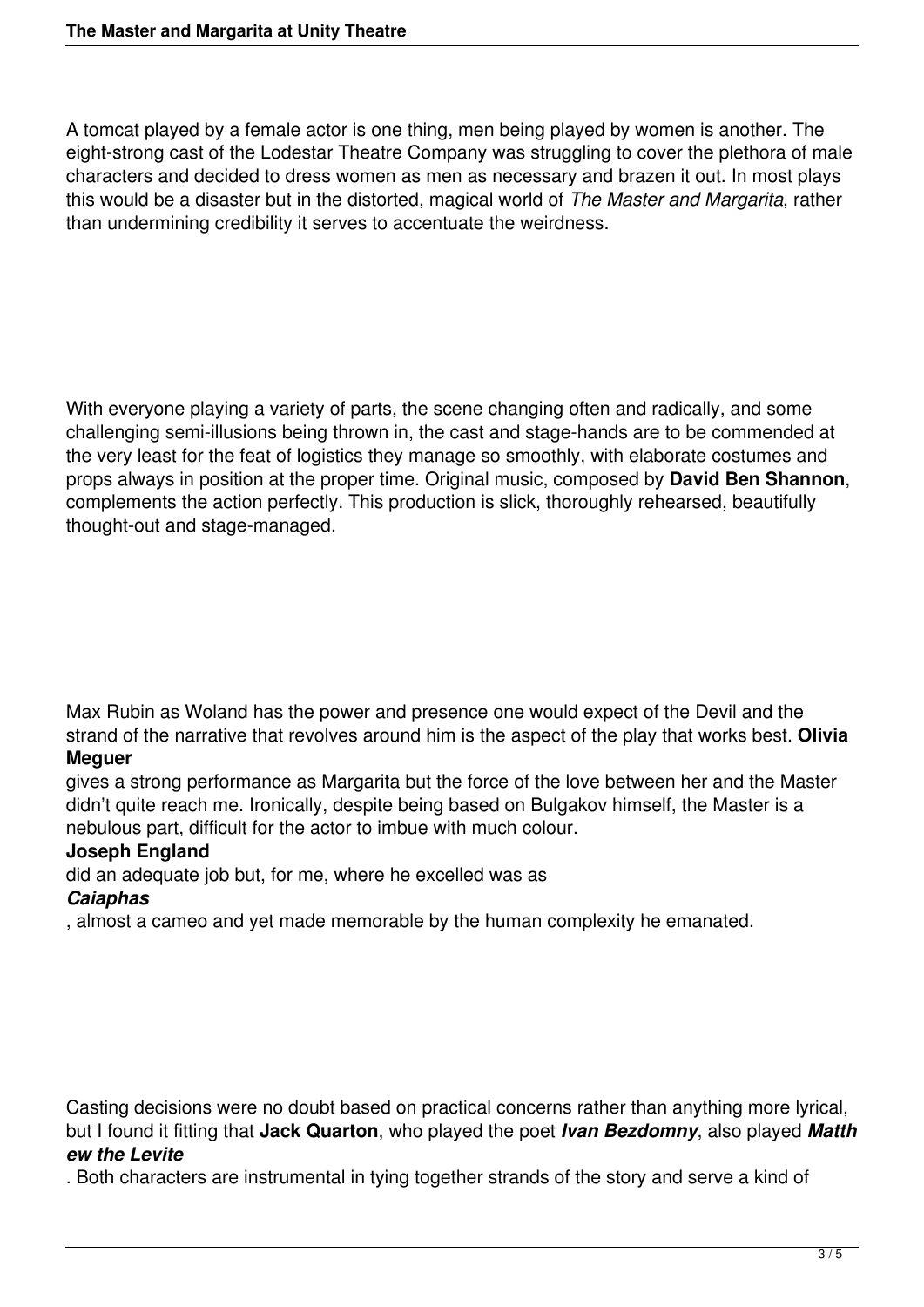parallel function as witnesses to, if not quite protagonists in, pivotal events.

The scenes set in ancient Jerusalem, which so affected me when I first read the book, are less compelling than those in Moscow and I think this was mainly because so much had to be cut (they were the obvious scenes to condense, since they are separate from the 20th-century story lines). Nevertheless, the Biblical elements had to be there and I felt we were given just enough of a glimpse into the Master's view of it all to show what a fascinating spin he put on it.

The final point I must mention is the magic. As an amateur magician myself, I was delighted by the conjuring tricks performed by the Devil and his entourage. Understated but professionally executed, these effects are a bit of fun but they also reinforce the image of the Professor of Black Magic and his assistants.

For anyone interested in its themes, this is a play well worth seeing. I wondered at first how easy it would be for my companion to follow, since he hadn't read the book, but I soon decided the script was so well devised that everything was explained as clearly as it could be, given the often chaotic situations. And, in fact, my friend understood what was going on just as well as I did.

Even for a matinée performance, the **Unity Theatre** was packed and everyone we heard commenting on the way out was enthusiastically positive. My fear that *The Master and Margarita*